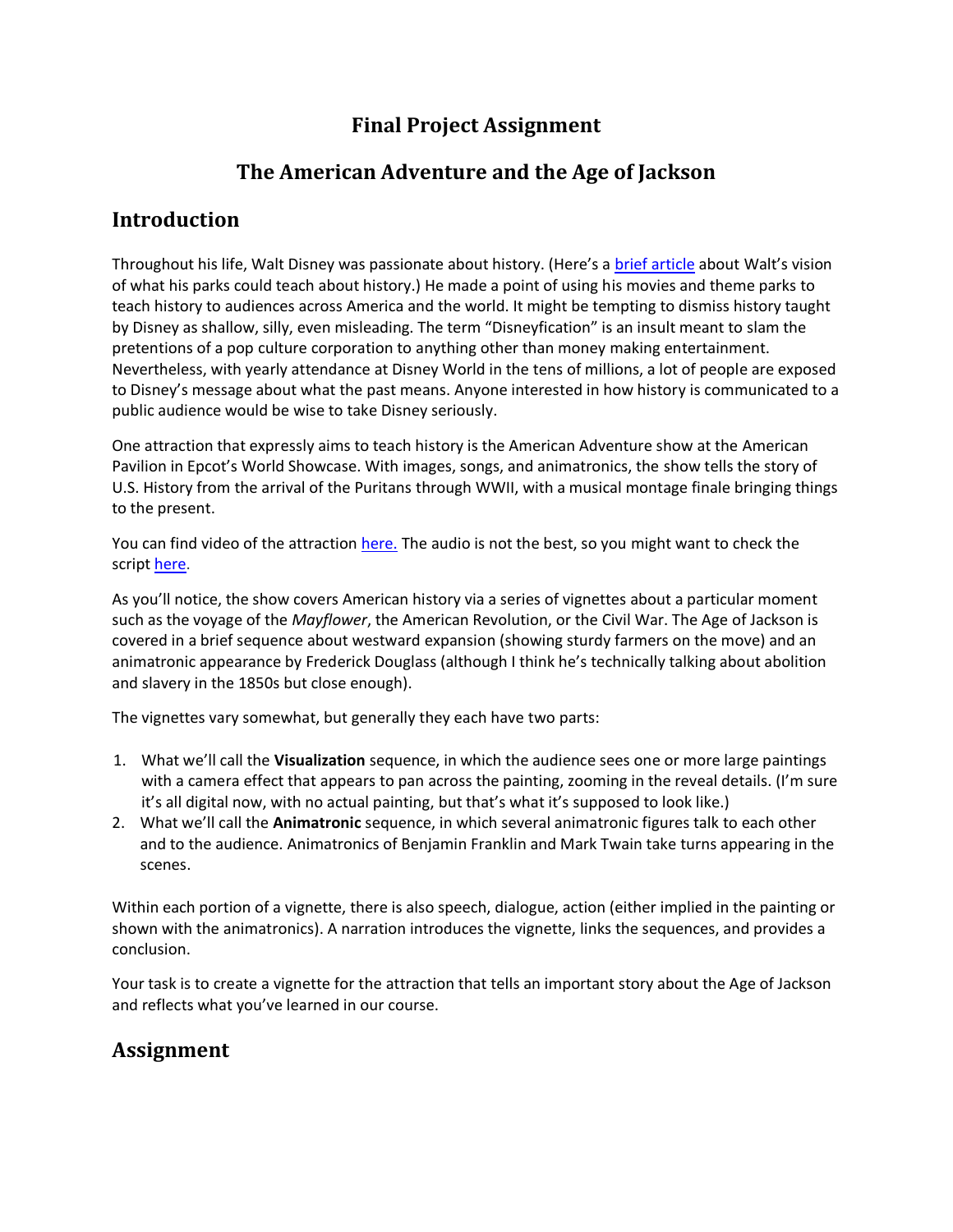Create 1 vignette in the spirit of the American Adventure show as described above that shows something important that people should know about the Age of Jackson.

#### **Further Instructions**

You must include **two equally important parts**.

- 1. A description of each part of the vignette.
- 2. An explanation of why what you've chosen is important.

You may explain the significance of each element one at a time OR you can describe everything first and then explain why it is all important. Either organization is fine. Just make sure both parts—description and explanation—are present.

**You may employ a certain degree of poetic license.** It is fine to depict characters in a way that might not be 100% historically accurate if it is necessary to convey your point within the confines of a brief scene. Make sure to acknowledge and explain your choice, however. The sample answer I wrote contains several examples of how to do this effectively. Don't go crazy--no Jackson wielding a bazooka against zombies. If you're in doubt, please ask for guidance.

**You must choose material that aligns with our course.** Within the timeframe of 1815-1848, you can choose anything you think is important. You can do something from Jackson's life, an aspect of his presidency, or a particular policy such as Indian Removal. But you don't have to do something specifically about Jackson. You can do the Second Great Awakening, reform movements, slavery, Manifest Destiny. Don't forget about material from later in the course, such as antebellum medicine or the war with Mexico.

The target length is **3-4 pages**. By target, I mean a little over or under is fine. 1 page is not. Neither is 6 pages. By the way, that's double spaced, with 1 inch margins, and a normal 11 or 12 point font (like Calibri or Times New Roman).

Finally, just to be clear: you do **NOT** have to create any picture or image or artwork of any kind. A textbased description of what the vignette should look like is sufficient. Similarly, you don't have to write actual dialogue. A description of what kinds of things would be said is fine.

## **Advice**

Start early. If you start early and have questions, I can help. If you wait until the last minute, I won't have time.

The description of vignette elements and the explanation of their importance are equally important. Address both. One of the first things I'll look for when grading is whether you have a solid explanation of importance or if your paper is mostly description.

When thinking about the importance of a scene, you should be able to fill in the blank in this sentence: "Through the vignette, visitors will learn \_\_\_\_\_\_\_\_\_\_\_\_\_\_\_\_\_\_ about Jacksonian America." If you want to borrow that language, go ahead.